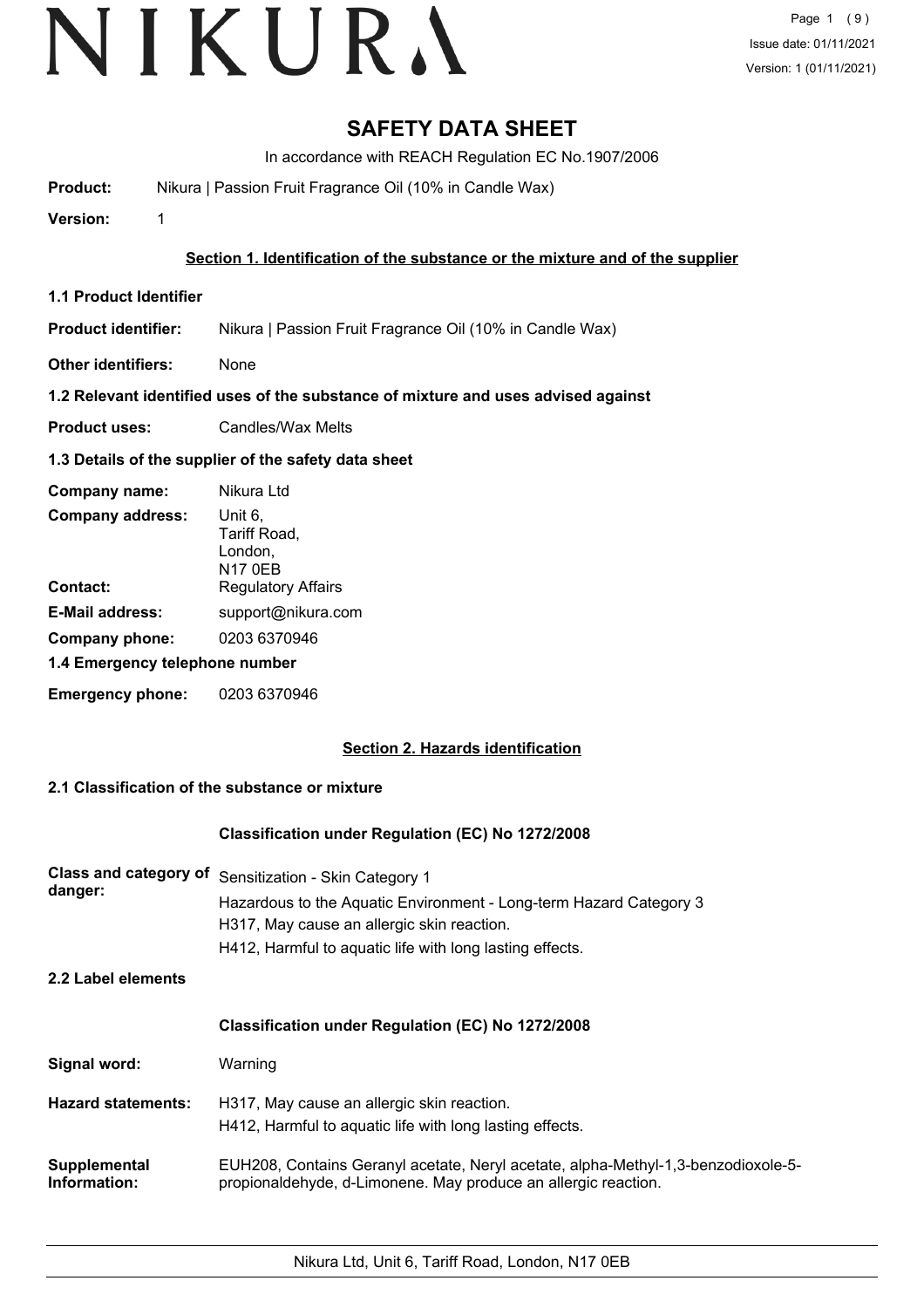# **SAFETY DATA SHEET**

In accordance with REACH Regulation EC No.1907/2006

| <b>Product:</b> | Nikura   Passion Fruit Fragrance Oil (10% in Candle Wax) |
|-----------------|----------------------------------------------------------|
|-----------------|----------------------------------------------------------|

P261, Avoid breathing vapour or dust.

# **Version:** 1

#### **Precautionary statements:**

P272, Contaminated work clothing should not be allowed out of the workplace. P273, Avoid release to the environment. P280, Wear protective gloves/eye protection/face protection.

P302/352, IF ON SKIN: Wash with plenty of soap and water.

P333/313, If skin irritation or rash occurs: Get medical advice/attention.

P363, Wash contaminated clothing before reuse.

P501, Dispose of contents/container to approved disposal site, in accordance with local regulations.



# **2.3 Other hazards**

**Other hazards:** None

**Section 3. Composition / information on ingredients**

# **3.2 Mixtures**

# **Contains:**

| <b>Name</b>                        | <b>CAS</b>     | <b>EC</b> | <b>REACH Registration</b><br>No. | $\%$  | <b>Classification for</b><br>(CLP) 1272/2008                                                                                            |
|------------------------------------|----------------|-----------|----------------------------------|-------|-----------------------------------------------------------------------------------------------------------------------------------------|
| <b>L</b> inalool                   | 78-70-6        | 201-134-4 |                                  | 1.61% | Skin Irrit. 2-Eye Irrit. 2-<br>Skin Sens. 1B;H315-<br>H317-H319.-                                                                       |
| Benzyl benzoate                    | 120-51-4       | 204-402-9 |                                  | 1.47% | Acute Tox. 4-Aquatic<br>Acute 1-Aquatic<br>Chronic 2; H302-H400-<br>H411.-                                                              |
| Benzyl acetate                     | $140 - 11 - 4$ | 205-399-7 |                                  | 1.47% | Aquatic Chronic 3;<br>H412.-                                                                                                            |
| lalpha-<br>Hexylcinnamaldehyde     | 101-86-0       | 202-983-3 |                                  | 1.47% | Skin Sens. 1B-Aquatic<br>Acute 1-Aquatic<br>Chronic 2;H317-H400-<br>H411.-                                                              |
| 2-tert-Butylcyclohexyl<br>lacetate | 88-41-5        | 201-828-7 |                                  | 1.47% | Aquatic Chronic 2;<br>H411.-                                                                                                            |
| <b>l</b> d-Limonene                | 5989-27-5      | 227-813-5 |                                  | 0.37% | Flam. Liq. 3-Skin Irrit.<br>2-Skin Sens. 1B-Asp.<br>Tox 1-Aquatic Acute 1-<br>Aquatic Chronic 3;<br>H226-H304-H315-<br>H317-H400-H412,- |
| Neryl acetate                      | 141-12-8       | 205-459-2 |                                  | 0.29% | Skin Sens. 1B;H317,-                                                                                                                    |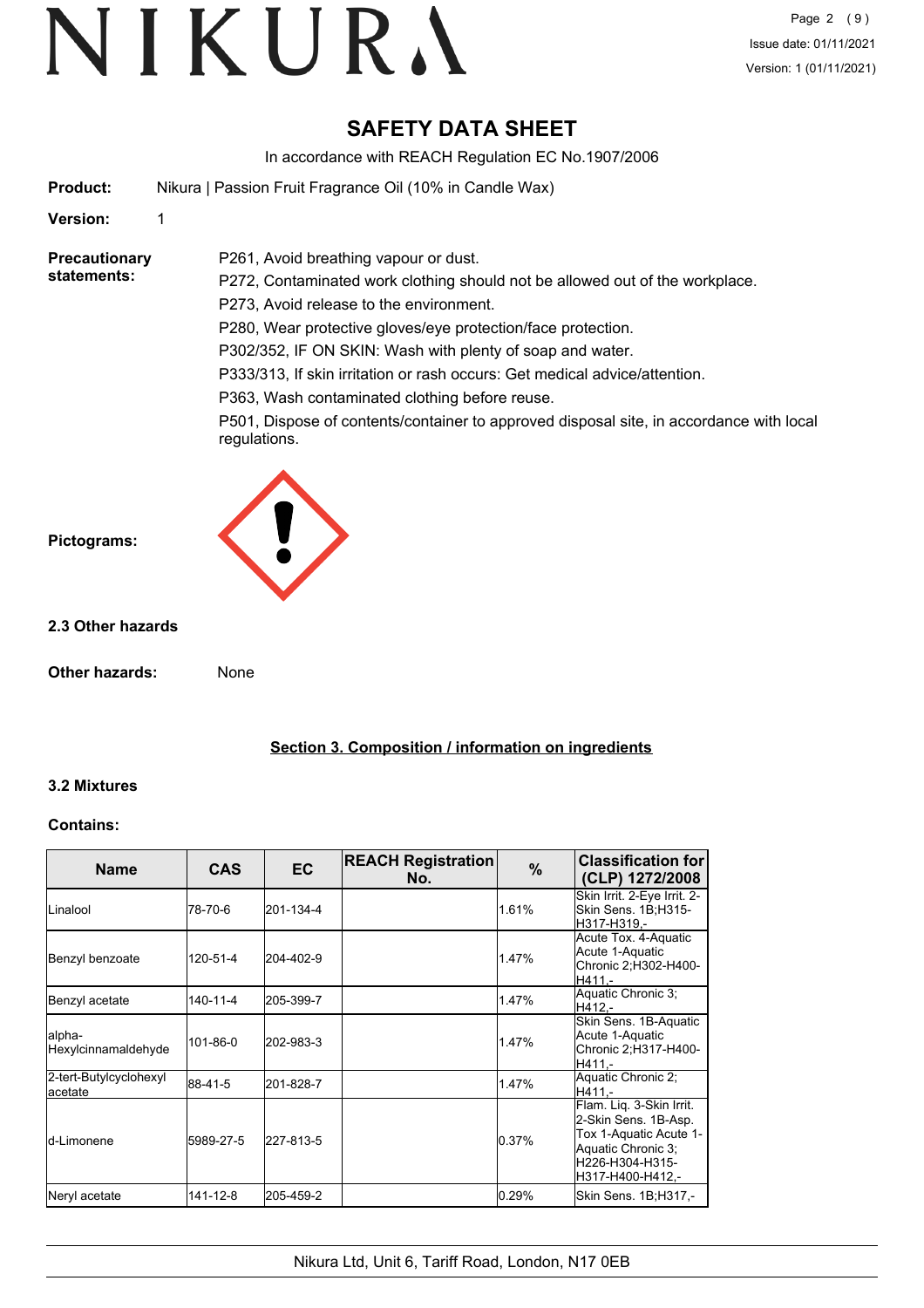# **SAFETY DATA SHEET**

In accordance with REACH Regulation EC No.1907/2006

**Product:** Nikura | Passion Fruit Fragrance Oil (10% in Candle Wax)

## **Version:** 1

| Methyl 2-nonenoate                                                | 111-79-5  | 203-908-7 | 0.29% | Aquatic Acute 1-<br>Aquatic Chronic 2:<br>H400-H411 -                    |
|-------------------------------------------------------------------|-----------|-----------|-------|--------------------------------------------------------------------------|
| alpha-Methyl-1,3-<br>lbenzodioxole-5-<br><b>I</b> propionaldehyde | 1205-17-0 | 214-881-6 | 0.29% | Skin Sens. 1B-Repr. 2-<br>Aquatic Chronic 2:<br>IH317-H361-H411.-        |
| Geranyl acetate                                                   | 105-87-3  | 203-341-5 | 0.29% | ISkin Irrit, 2-Skin Sens.<br>11B-Aquatic Chronic 3:<br>IH315-H317-H412.- |

# **Substances with Community workplace exposure limits:**

Not Applicable

**Substances that are persistent, bioaccumulative and toxic or very persistent and very bioaccumulative, greater than 0.1%:**

Not Applicable

# **Section 4. First-aid measures**

# **4.1 Description of first aid measures**

| Inhalation:           | Remove from exposure site to fresh air, keep at rest, and obtain medical attention.          |
|-----------------------|----------------------------------------------------------------------------------------------|
| Eye exposure:         | Flush immediately with water for at least 15 minutes. Contact physician if symptoms persist. |
| <b>Skin exposure:</b> | IF ON SKIN: Wash with plenty of soap and water.                                              |
| Ingestion:            | Rinse mouth with water and obtain medical attention.                                         |

# **4.2 Most important symptoms and effects, both acute and delayed**

May cause an allergic skin reaction.

# **4.3 Indication of any immediate medical attention and special treatment needed**

None expected, see Section 4.1 for further information.

# **SECTION 5: Firefighting measures**

# **5.1 Extinguishing media**

Suitable media: Carbon dioxide, Dry chemical, Foam.

# **5.2 Special hazards arising from the substance or mixture**

In case of fire, may be liberated: Carbon monoxide, Unidentified organic compounds.

# **5.3 Advice for fire fighters:**

In case of insufficient ventilation, wear suitable respiratory equipment.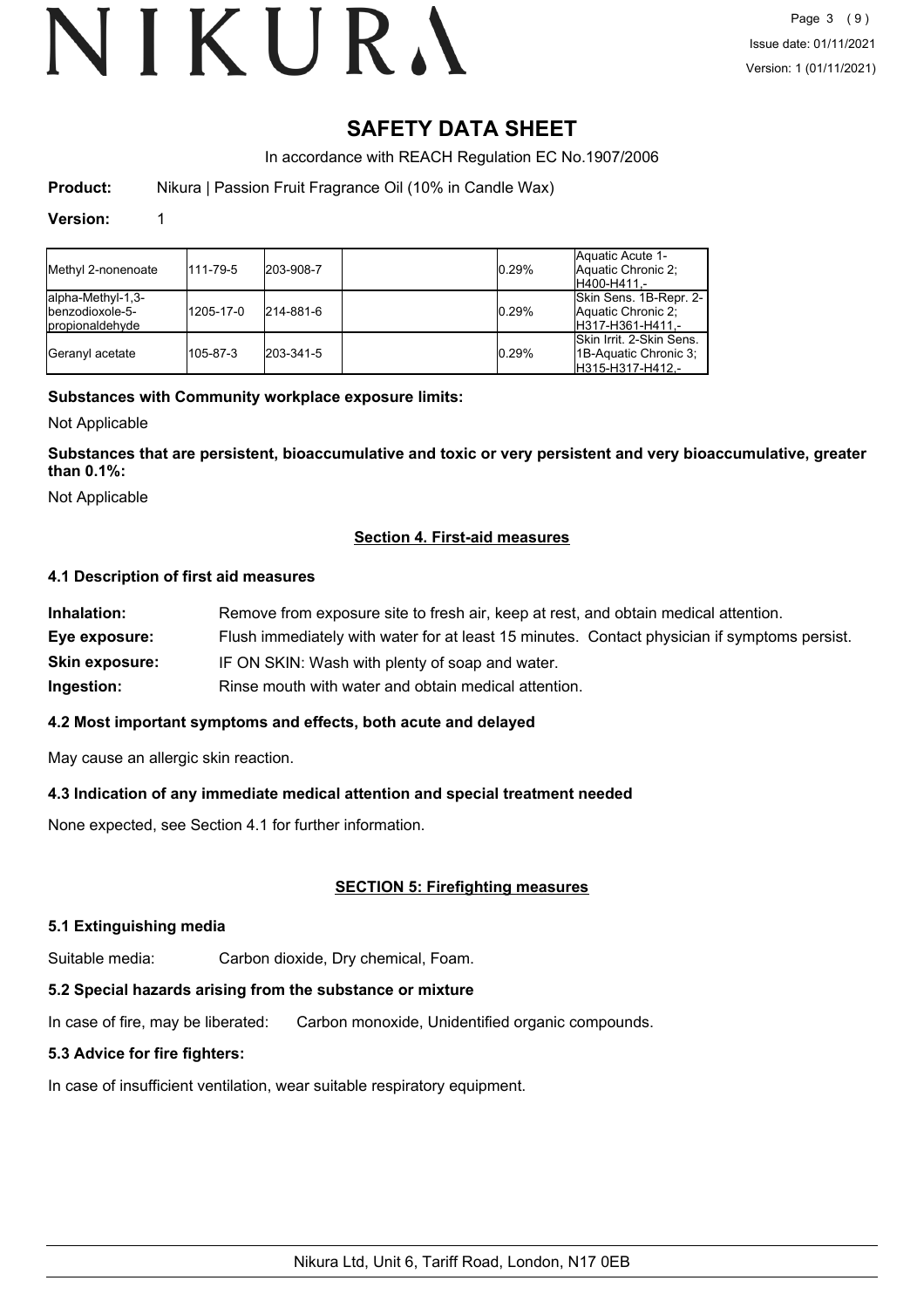# VIKURA

# **SAFETY DATA SHEET**

In accordance with REACH Regulation EC No.1907/2006

**Product:** Nikura | Passion Fruit Fragrance Oil (10% in Candle Wax)

**Version:** 1

# **Section 6. Accidental release measures**

### **6.1 Personal precautions, protective equipment and emergency procedures:**

Avoid inhalation. Avoid contact with skin and eyes. See protective measures under Section 7 and 8.

### **6.2 Environmental precautions:**

Keep away from drains, surface and ground water, and soil.

### **6.3 Methods and material for containment and cleaning up:**

Remove ignition sources. Provide adequate ventilation. Avoid excessive inhalation of vapours. Contain spillage immediately by use of sand or inert powder. Dispose of according to local regulations.

### **6.4 Reference to other sections:**

Also refer to sections 8 and 13.

# **Section 7. Handling and storage**

### **7.1 Precautions for safe handling:**

Keep away from heat, sparks, open flames and hot surfaces. - No smoking. Use personal protective equipment as required. Use in accordance with good manufacturing and industrial hygiene practices. Use in areas with adequate ventilation Do not eat, drink or smoke when using this product.

# **7.2 Conditions for safe storage, including any incompatibilities:**

Store in a well-ventilated place. Keep container tightly closed. Keep cool. Ground/bond container and receiving equipment. Use explosion-proof electrical, ventilating and lighting equipment. Use only non-sparking tools. Take precautionary measures against static discharge.

# **7.3 Specific end use(s):**

Candles/Wax Melts: Use in accordance with good manufacturing and industrial hygiene practices.

# **Section 8. Exposure controls/personal protection**

#### **8.1 Control parameters**

Workplace exposure limits: Not Applicable

# **8.2 Exposure Controls**

#### **Eye / Skin Protection**

Wear protective gloves/eye protection/face protection

# **Respiratory Protection**

Under normal conditions of use and where adequate ventilation is available to prevent build up of excessive vapour, this material should not require special engineering controls. However, in conditions of high or prolonged use, or high temperature or other conditions which increase exposure, the following engineering controls can be used to minimise exposure to personnel: a) Increase ventilation of the area with local exhaust ventilation. b) Personnel can use an approved, appropriately fitted respirator with organic vapour cartridge or canisters and particulate filters. c) Use closed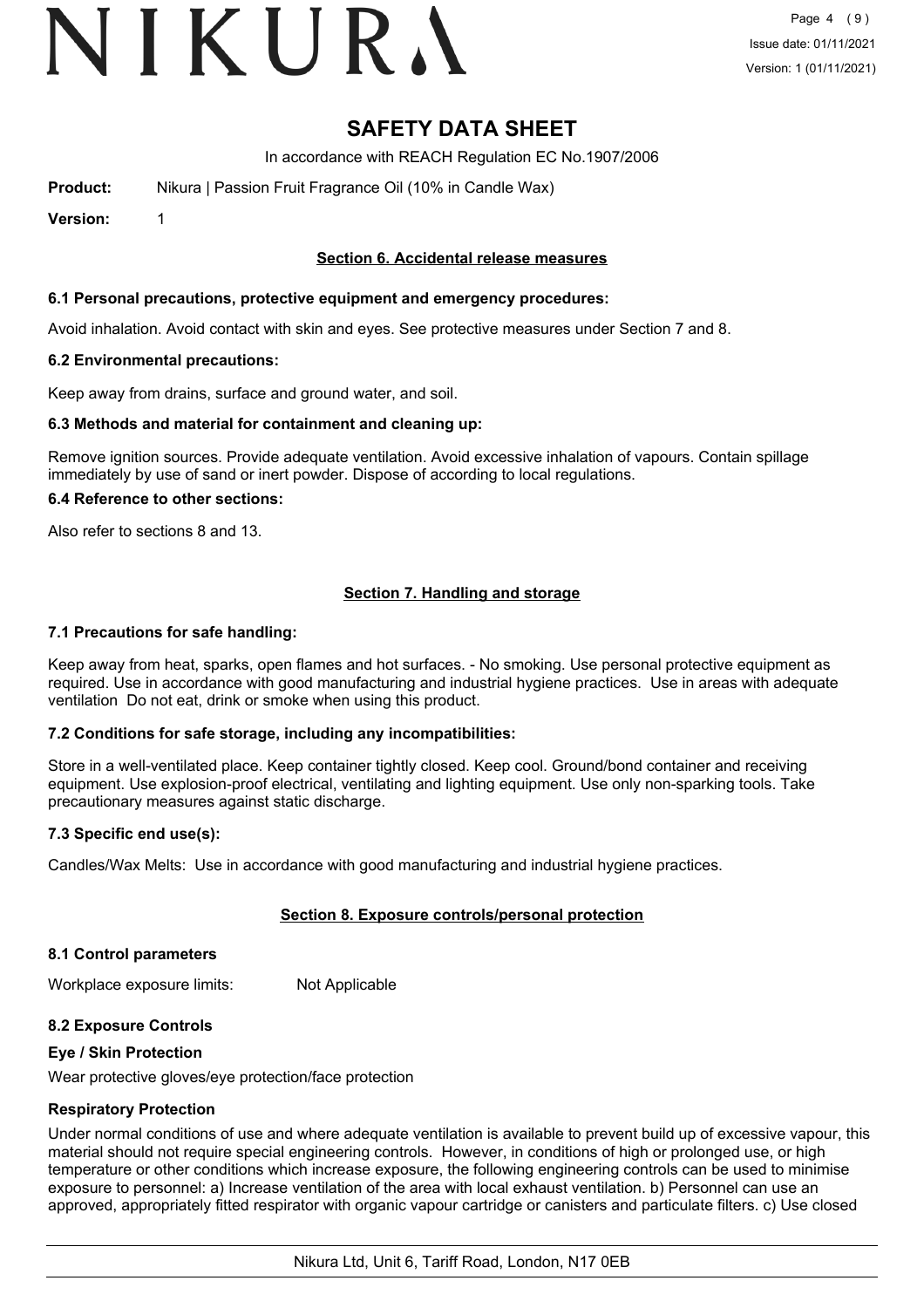# **SAFETY DATA SHEET**

In accordance with REACH Regulation EC No.1907/2006

**Product:** Nikura | Passion Fruit Fragrance Oil (10% in Candle Wax)

**Version:** 1

systems for transferring and processing this material.

Also refer to Sections 2 and 7.

# **Section 9. Physical and chemical properties**

# **9.1 Information on basic physical and chemical properties**

| Appearance:                                   | Not determined                               |
|-----------------------------------------------|----------------------------------------------|
| Odour:                                        | Not determined                               |
| <b>Odour threshold:</b>                       | Not determined                               |
| pH:                                           | Not determined                               |
| Melting point / freezing point:               | Not determined                               |
| Initial boiling point / range:                | Not determined                               |
| <b>Flash point:</b>                           | > 200 °C                                     |
| <b>Evaporation rate:</b>                      | Not determined                               |
| Flammability (solid, gas):                    | Not determined                               |
| Upper/lower flammability or explosive limits: | Product does not present an explosion hazard |
| Vapour pressure:                              | Not determined                               |
| Vapour density:                               | Not determined                               |
| <b>Relative density:</b>                      | Not determined                               |
| Solubility(ies):                              | Not determined                               |
| Partition coefficient: n-octanol/water:       | Not determined                               |
| Auto-ignition temperature:                    | Not determined                               |
| <b>Decomposition temperature:</b>             | Not determined                               |
| <b>Viscosity:</b>                             | Not determined                               |
| <b>Explosive properties:</b>                  | Not expected                                 |
| <b>Oxidising properties:</b>                  | Not expected                                 |
| 9.2 Other information:                        | None available                               |

# **Section 10. Stability and reactivity**

#### **10.1 Reactivity:**

Presents no significant reactivity hazard, by itself or in contact with water.

# **10.2 Chemical stability:**

Good stability under normal storage conditions.

# **10.3 Possibility of hazardous reactions:**

Not expected under normal conditions of use.

# **10.4 Conditions to avoid:**

Avoid extreme heat.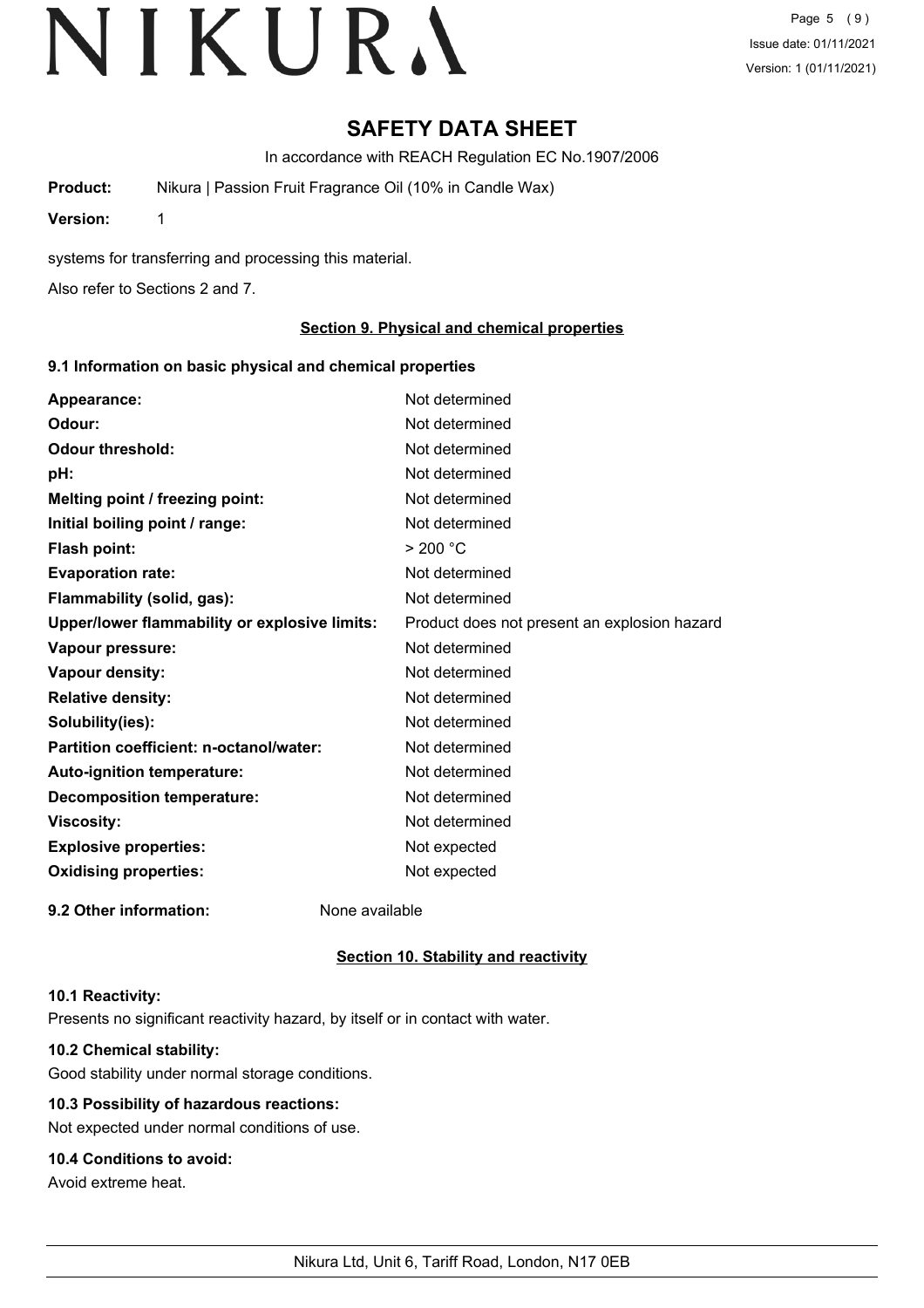# **SAFETY DATA SHEET**

In accordance with REACH Regulation EC No.1907/2006

**Product:** Nikura | Passion Fruit Fragrance Oil (10% in Candle Wax)

**Version:** 1

# **10.5 Incompatible materials:**

Avoid contact with strong acids, alkalis or oxidising agents.

## **10.6 Hazardous decomposition products:**

Not expected.

### **Section 11. Toxicological information**

## **11.1 Information on toxicological effects**

This mixture has not been tested as a whole for health effects. The health effects have been calculated using the methods outlined in Regulation (EC) No 1272/2008 (CLP).

| <b>Acute Toxicity:</b>                    | Based on available data the classification criteria are not met. |
|-------------------------------------------|------------------------------------------------------------------|
| <b>Acute Toxicity Oral</b>                | >5000                                                            |
| <b>Acute Toxicity Dermal</b>              | >5000                                                            |
| <b>Acute Toxicity Inhalation</b>          | Not Available                                                    |
| <b>Skin corrosion/irritation:</b>         | Based on available data the classification criteria are not met. |
| Serious eye damage/irritation:            | Based on available data the classification criteria are not met. |
| <b>Respiratory or skin sensitisation:</b> | Sensitization - Skin Category 1                                  |
| Germ cell mutagenicity:                   | Based on available data the classification criteria are not met. |
| <b>Carcinogenicity:</b>                   | Based on available data the classification criteria are not met. |
| <b>Reproductive toxicity:</b>             | Based on available data the classification criteria are not met. |
| <b>STOT-single exposure:</b>              | Based on available data the classification criteria are not met. |
| <b>STOT-repeated exposure:</b>            | Based on available data the classification criteria are not met. |
| <b>Aspiration hazard:</b>                 | Based on available data the classification criteria are not met. |

#### **Information about hazardous ingredients in the mixture**

| Ingredient             | <b>CAS</b> | EC                | LD50/ATE Oral | LD50/ATE<br><b>Dermal</b> | LC50/ATE<br><b>Inhalation</b> | <b>LC50</b><br>Route |
|------------------------|------------|-------------------|---------------|---------------------------|-------------------------------|----------------------|
| <b>Benzyl benzoate</b> | 120-51-4   | $ 204 - 402 - 9 $ | 1500          | 4000                      | Not available                 | lNot<br>lavailable   |

Refer to Sections 2 and 3 for additional information.

# **Section 12. Ecological information**

# **12.1 Toxicity:**

| Harmful to aquatic life with long lasting effects.                       |               |
|--------------------------------------------------------------------------|---------------|
| 12.2 Persistence and degradability:                                      | Not available |
| 12.3 Bioaccumulative potential:                                          | Not available |
| 12.4 Mobility in soil:                                                   | Not available |
| 12.5 Results of PBT and vPvB assessment:                                 |               |
| This substance does not meet the PBT/vPvB criteria of REACH, annex XIII. |               |
| 12.6 Other adverse effects:                                              | Not available |
|                                                                          |               |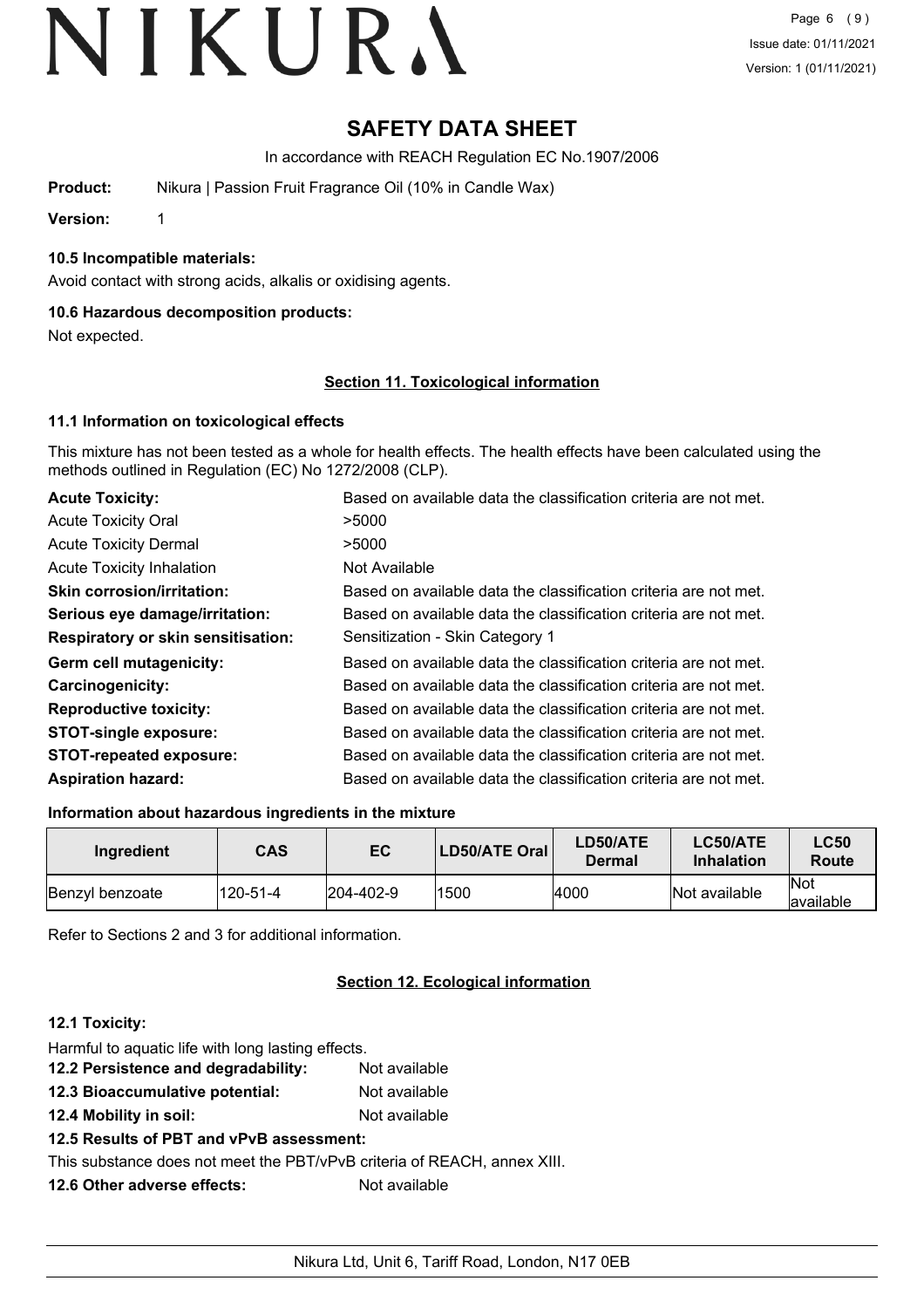# **SAFETY DATA SHEET**

In accordance with REACH Regulation EC No.1907/2006

| Product: | Nikura   Passion Fruit Fragrance Oil (10% in Candle Wax) |
|----------|----------------------------------------------------------|
|----------|----------------------------------------------------------|

**Version:** 1

# **Section 13. Disposal considerations**

#### **13.1 Waste treatment methods:**

Dispose of in accordance with local regulations. Avoid disposing into drainage systems and into the environment. Empty containers should be taken to an approved waste handling site for recycling or disposal.

# **Section 14. Transport information**

| 14.1 UN number:                                                               | Not classified                              |
|-------------------------------------------------------------------------------|---------------------------------------------|
| 14.2 UN Proper Shipping Name:                                                 | $\overline{\phantom{a}}$                    |
| 14.3 Transport hazard class(es):                                              | Not classified                              |
| <b>Sub Risk:</b>                                                              | Not classified                              |
| 14.4. Packing Group:                                                          | Not classified                              |
| <b>14.5 Environmental hazards:</b>                                            | Not environmentally hazardous for transport |
| 14.6 Special precautions for user:                                            | None additional                             |
| 14.7 Transport in bulk according to Annex II of MARPOL73/78 and the IBC Code: |                                             |

Not classified

# **Section 15. Regulatory information**

# **15.1 Safety, health and environmental regulations/legislation specific for the substance or mixture** None additional

# **15.2 Chemical Safety Assessment**

A Chemical Safety Assessment has not been carried out for this product.

|                                | <b>Section 16. Other information</b> |
|--------------------------------|--------------------------------------|
| <b>Concentration % Limits:</b> | EH C3=55.00% SS 1=62.00%             |
| Total Fractional Values:       | EH C3=1.82 SS 1=1.61                 |
| Key to revisions:              |                                      |

Not applicable

# **Key to abbreviations:**

| <b>Abbreviation</b> | <b>Meaning</b>                                                     |
|---------------------|--------------------------------------------------------------------|
| Acute Tox, 4        | Acute Toxicity - Oral Category 4                                   |
| Aquatic Acute 1     | Hazardous to the Aquatic Environment - Acute Hazard Category 1     |
| Aquatic Chronic 2   | Hazardous to the Aquatic Environment - Long-term Hazard Category 2 |
| Aquatic Chronic 3   | Hazardous to the Aquatic Environment - Long-term Hazard Category 3 |
| Asp. Tox 1          | Aspiration Hazard Category 1                                       |
| Eye Irrit. 2        | Eye Damage / Irritation Category 2                                 |
| Flam. Liq. 3        | Flammable Liquid, Hazard Category 3                                |
| H226                | Flammable liquid and vapour.                                       |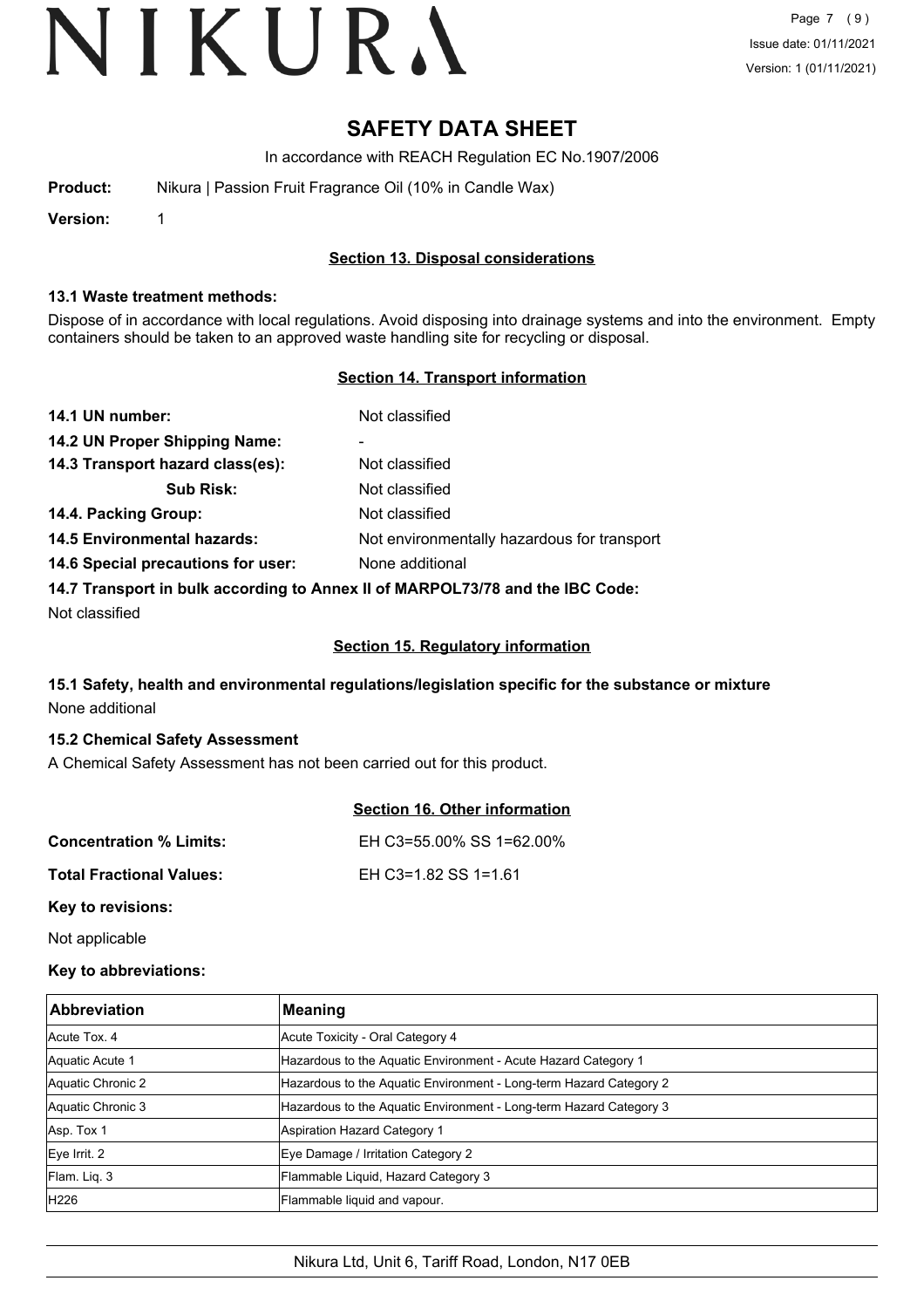# **SAFETY DATA SHEET**

In accordance with REACH Regulation EC No.1907/2006

**Product:** Nikura | Passion Fruit Fragrance Oil (10% in Candle Wax)

# **Version:** 1

| H302             | Harmful if swallowed.                                                                                                              |
|------------------|------------------------------------------------------------------------------------------------------------------------------------|
| H304             | May be fatal if swallowed and enters airways.                                                                                      |
| H315             | Causes skin irritation.                                                                                                            |
| H317             | May cause an allergic skin reaction.                                                                                               |
| H319             | Causes serious eye irritation.                                                                                                     |
| H361             | Suspected of damaging fertility or the unborn child (exposure route).                                                              |
| H400             | Very toxic to aquatic life.                                                                                                        |
| H411             | Toxic to aquatic life with long lasting effects.                                                                                   |
| H412             | Harmful to aquatic life with long lasting effects.                                                                                 |
| P202             | Do not handle until all safety precautions have been read and understood.                                                          |
| P210             | Keep away from heat, sparks, open flames and hot surfaces. - No smoking.                                                           |
| P233             | Keep container tightly closed.                                                                                                     |
| P240             | Ground/bond container and receiving equipment.                                                                                     |
| P241             | Use explosion-proof electrical, ventilating and lighting equipment.                                                                |
| P242             | Use only non-sparking tools.                                                                                                       |
| P243             | Take precautionary measures against static discharge.                                                                              |
| P261             | Avoid breathing vapour or dust.                                                                                                    |
| P <sub>264</sub> | Wash hands and other contacted skin thoroughly after handling.                                                                     |
| P270             | Do not eat, drink or smoke when using this product.                                                                                |
| P272             | Contaminated work clothing should not be allowed out of the workplace.                                                             |
| P273             | Avoid release to the environment.                                                                                                  |
| P280             | Wear protective gloves/eye protection/face protection.                                                                             |
| P301/310         | IF SWALLOWED: Immediately call a POISON CENTER or doctor/physician.                                                                |
| P301/312         | IF SWALLOWED: call a POISON CENTER or doctor/physician if you feel unwell.                                                         |
| P302/352         | IF ON SKIN: Wash with plenty of soap and water.                                                                                    |
| P303/361/353     | IF ON SKIN (or hair): Remove/take off immediately all contaminated clothing. Rinse skin with water/shower.                         |
| P305/351/338     | IF IN EYES: Rinse cautiously with water for several minutes. Remove contact lenses, if present and easy to<br>do. Continue rinsing |
| P308/313         | IF exposed or concerned: Get medical advice/attention.                                                                             |
| P330             | Rinse mouth.                                                                                                                       |
| P331             | Do not induce vomiting.                                                                                                            |
| P333/313         | If skin irritation or rash occurs: Get medical advice/attention.                                                                   |
| P337/313         | If eye irritation persists: Get medical advice/attention.                                                                          |
| P362             | Take off contaminated clothing and wash before reuse.                                                                              |
| P363             | Wash contaminated clothing before reuse.                                                                                           |
| P370/378         | In case of fire: Use carbon dioxide, dry chemical, foam for extinction.                                                            |
| P391             | Collect spillage.                                                                                                                  |
| P403/235         | Store in a well-ventilated place. Keep cool.                                                                                       |
| P405             | Store locked up.                                                                                                                   |
| P501             | Dispose of contents/container to approved disposal site, in accordance with local regulations.                                     |
| Repr. 2          | Toxic to Reproduction Category 2                                                                                                   |
| Skin Irrit. 2    | Skin Corrosion / Irritation Category 2                                                                                             |